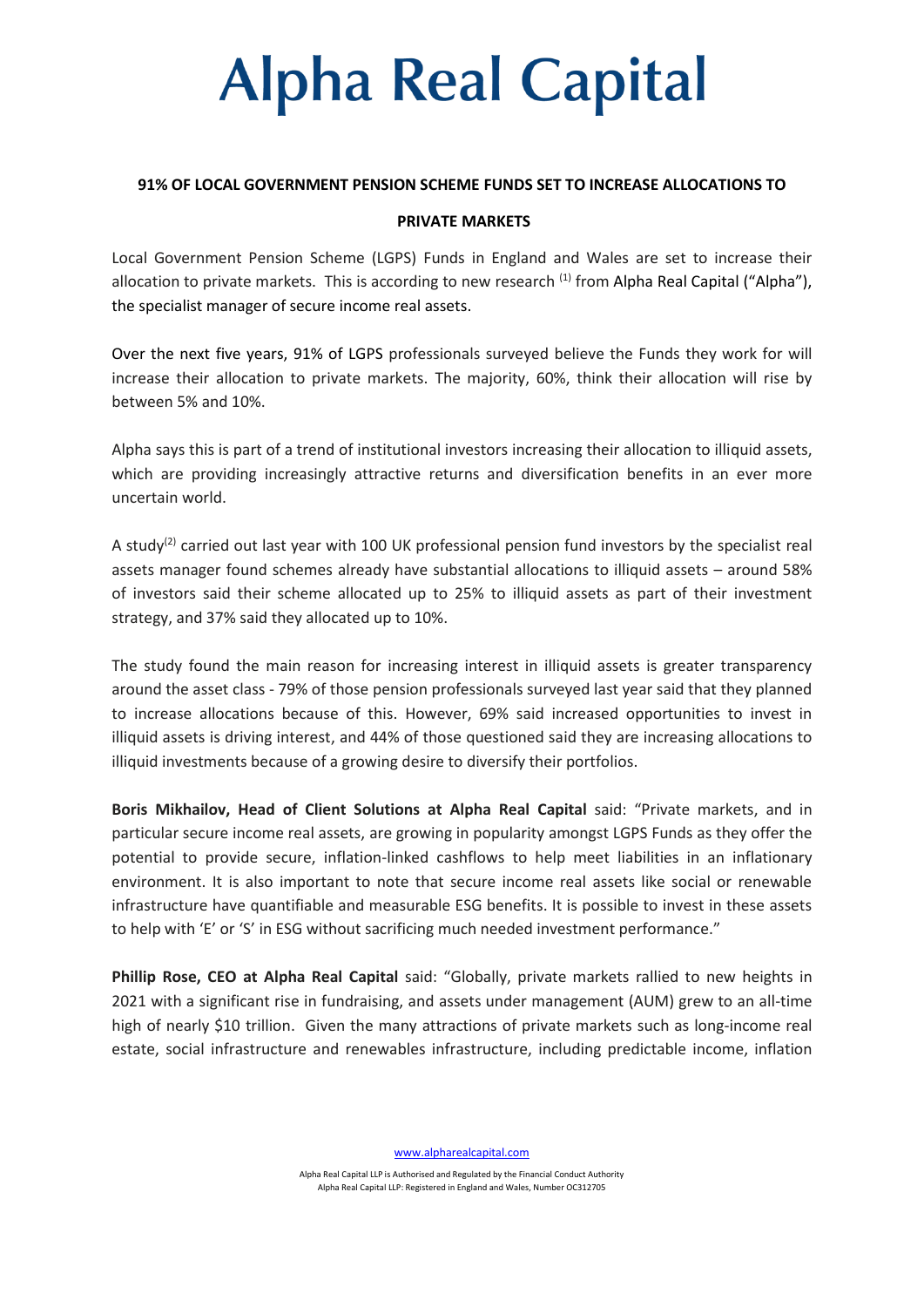### **Alpha Real Capital**

linkage and low volatility, we expect LGPS to significantly increase their allocation to these asset classes over 2022 and beyond."

‐**Ends**‐

[www.alpharealcapital.com](http://www.alpharealcapital.com/)

Alpha Real Capital LLP is Authorised and Regulated by the Financial Conduct Authority Alpha Real Capital LLP: Registered in England and Wales, Number OC312705